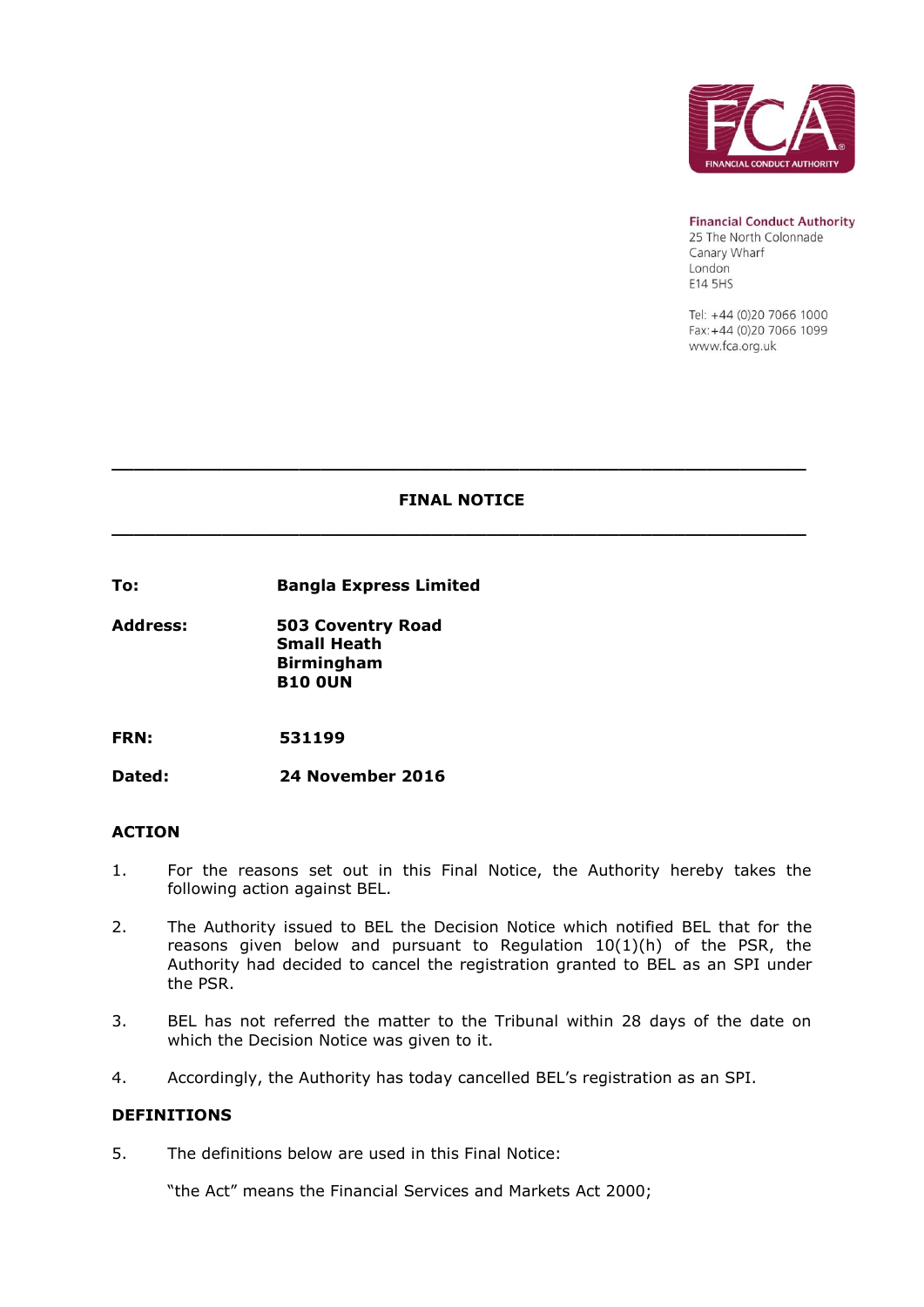"the Authority" means the Financial Conduct Authority;

"BEL" means Bangla Express Limited (which was registered by the Authority on 15 December 2010 as an SPI);

"the Decision Notice" means the Decision Notice issued to BEL on 22 September 2016;

"the Overdue Balance" means the amount owed by BEL to the Authority comprising an invoice dated 29 July 2015 for £478 for regulatory fees and levies for the period 1 April 2015 to 31 March 2016, which was due for payment by 28 August 2015;

"the PSR" means the Payment Services Regulations 2009;

"SPI" means Small Payment Institution; and

"the Tribunal" means the Upper Tribunal (Tax and Chancery Chamber).

## **REASONS FOR THE ACTION**

- 6. BEL has failed to pay the Overdue Balance and to respond adequately to repeated Authority requests that it pay the Overdue Balance. On 6 October 2016, BEL sent to the Authority a payment of £178, which the Authority returned to BEL on 3 November 2016.
- 7. These failings lead the Authority to conclude that BEL has failed to demonstrate a readiness and willingness to comply with its ongoing regulatory obligations which include dealing with the Authority in an open and co-operative way. It is therefore desirable to cancel BEL's registration as an SPI in order to protect the interests of consumers, in accordance with Regulation  $10(1)(h)$  of the PSR (as applied by Regulation 14).

### **DECISION MAKER**

8. The decision which gave rise to the obligation to give this Final Notice was made by the Regulatory Decisions Committee.

## **IMPORTANT**

9. This Final Notice is given to BEL in accordance with the Act (as applied by paragraph 7(c) of Part 1 of Schedule 5 of the PSR).

## **Publicity**

- 10. Sections 391(4), 391(6) and 391(7) of the Act (as applied by paragraph 7(c) of Part 1 of Schedule 5 of the PSR) apply to the publication of information about the matter to which this Final Notice relates. Under those provisions, the Authority must publish such information about the matter to which this Final Notice relates as the Authority considers appropriate. The information may be published in such manner as the Authority considers appropriate. However, the Authority may not publish information if such publication would, in the opinion of the Authority, be unfair to BEL or prejudicial to the interests of consumers.
- 11. The Authority intends to publish such information about the matter to which this Final Notice relates as it considers appropriate.